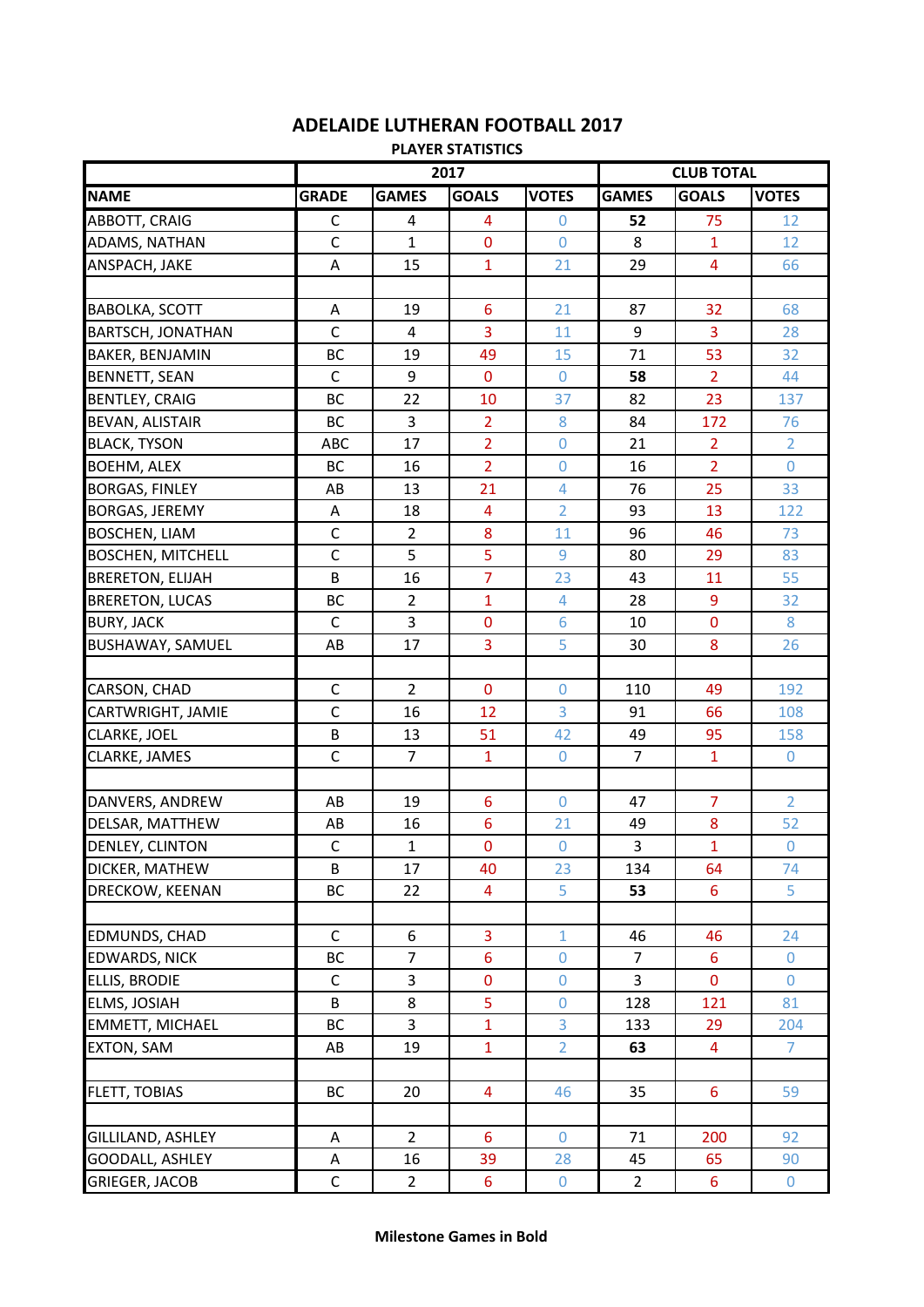## **ADELAIDE LUTHERAN FOOTBALL 2017**

**PLAYER STATISTICS**

|                            |              | 2017           |                |                | <b>CLUB TOTAL</b> |                 |                       |  |
|----------------------------|--------------|----------------|----------------|----------------|-------------------|-----------------|-----------------------|--|
| <b>NAME</b>                | <b>GRADE</b> | <b>GAMES</b>   | <b>GOALS</b>   | <b>VOTES</b>   | <b>GAMES</b>      | <b>GOALS</b>    | <b>VOTES</b>          |  |
| <b>GROCKE, JASON</b>       | C            | 17             | 7              | $\overline{0}$ | 148               | 33              | 29                    |  |
|                            |              |                |                |                |                   |                 |                       |  |
| HANNEMANN, JACOB           | $\mathsf{C}$ | 9              | $\mathbf 0$    | 3              | 9                 | $\mathbf 0$     | 3                     |  |
| HARCH, HENRY               | $\mathsf C$  | 12             | $\overline{2}$ | $\overline{0}$ | 18                | 3               | 3                     |  |
| HAWTHORNE, TASMAN          | A            | 19             | 49             | 50             | 19                | 49              | 50                    |  |
| HAYNES, TRISTAN            | BC           | 13             | 1              | $\overline{0}$ | 13                | $\mathbf{1}$    | $\overline{0}$        |  |
| <b>HEAVYSIDE, SAM</b>      | AB           | 16             | 22             | 11             | 104               | 36              | 83                    |  |
| HENTY-SMITH, JOSHUA        | B            | 19             | 43             | 22             | 69                | 98              | 55                    |  |
| <b>HICKEY, SHANE</b>       | Α            | 19             | 35             | 46             | 36                | 52              | 100                   |  |
| HODGES, DAVID              | $\mathsf{C}$ | 13             | 58             | 43             | 85                | 262             | 136                   |  |
| <b>HOKLAS, CALEB</b>       | A            | $\overline{2}$ | 4              | $\mathbf 0$    | 108               | 181             | 143                   |  |
|                            |              |                |                |                |                   |                 |                       |  |
| <b>JENKE, TREVOR</b>       | B            | 17             | 25             | 21             | 202               | 123             | 355                   |  |
|                            |              |                |                |                |                   |                 |                       |  |
| <b>KAESLER, MARTIN</b>     | $\mathsf{C}$ | $\overline{4}$ | $\mathbf 0$    | $\overline{2}$ | 54                | 5               | 15                    |  |
| KAESLER-SMITH, PAUL        | B            | 19             | 3              | $\overline{4}$ | 63                | $6\overline{6}$ | 18                    |  |
| <b>KENNETT, BRADEN</b>     | Α            | $\overline{7}$ | $\overline{2}$ | 11             | $\overline{7}$    | $\overline{2}$  | 11                    |  |
| <b>KLEIN, LINDSAY</b>      | BC           | 15             | $\mathbf{1}$   | $\overline{2}$ | 121               | $\overline{1}$  | 55                    |  |
| <b>KLUGE, SAMUEL</b>       | $\mathsf{C}$ | $\overline{7}$ | $\bf{0}$       | 9              | 10                | $\mathbf 0$     | 20                    |  |
| <b>KOENIG, CHRISTOPHER</b> | A            | 17             | 9              | 38             | 144               | 72              | 243                   |  |
| <b>KOWALD, THOMAS</b>      | A            | 18             | 73             | 29             | 90                | 148             | 158                   |  |
| KRIEG, WILLIAM             | $\mathsf{C}$ | 11             | $\overline{2}$ | $\overline{0}$ | 22                | $\overline{2}$  | $\mathbf{1}$          |  |
| <b>KUPKE, BRENDAN</b>      | AB           | 15             | $\mathbf 0$    | 12             | 15                | $\overline{0}$  | 12                    |  |
|                            |              |                |                |                |                   |                 |                       |  |
| LANE, NICK                 | <b>BC</b>    | 10             | $\overline{4}$ | 8              | 48                | 17              | 56                    |  |
| LEWIS, RICHARD             | $\mathsf C$  | 10             | $\mathbf{1}$   | $\mathbf 0$    | 37                | $6\phantom{1}6$ | 3                     |  |
| LUDWIG, DWAYNE             | B            | 17             | 17             | 41             | 47                | 35              | 135                   |  |
| LYNCH, KOBY                | A            | 4              | $\mathbf{1}$   | $\mathbf 0$    | 4                 | $\mathbf{1}$    | $\mathbf 0$           |  |
|                            |              |                |                |                |                   |                 |                       |  |
| MACLEOD, CAMERON           | <b>BC</b>    | 19             | 16             | 20             | 59                | 20              | 63                    |  |
| MANNING, SHAUN             | ВC           | 16             | 9              | 10             | 28                | 16              | 28                    |  |
| MARCH, BRADYN              | $\mathsf{C}$ | $\overline{2}$ | 4              | $\mathbf 0$    | 66                | 66              | 13                    |  |
| <b>MATTHEWS, CALE</b>      | B            | 17             | 64             | 28             | 23                | 72              | 45                    |  |
| MCFARLANE, MARK            | AC           | 12             | 8              | 45             | 218               | 86              | 467                   |  |
| MCFEAT, LACHLAN            | <b>BC</b>    | 19             | $\mathbf 0$    | 9              | 35                | 4               | 9                     |  |
| MENZ, DAVID                | $\mathsf C$  | 14             | 17             | 3              | 177               | 207             | 88                    |  |
| MENZ, MICHAEL              | ВC           | 5              | 9              | $\overline{2}$ | 75                | 72              | 47                    |  |
| MIEGEL, ADEN               | $\mathsf{C}$ | 8              | 12             | 31             | 211               | 104             | 258                   |  |
| MILLER, BRODIE             | ВC           | 14             | $\overline{2}$ | $\overline{2}$ | 14                | $\overline{2}$  | $\mathbf{2}^{\prime}$ |  |
| MILLER, RYAN               | ABC          | 11             | 4              | 8              | 22                | 5               | 16                    |  |
| MILLIGAN, DARREN           | B            | 17             | 5              | 12             | 230               | 22              | 185                   |  |
| MOOS, DANIEL               | AB           | 14             | $\overline{2}$ | $\mathbf{0}$   | 58                | 5               | 28                    |  |
| MURPHY, DENNY              | AB           | 15             | 19             | 8              | 25                | 33              | 19                    |  |
|                            |              |                |                |                |                   |                 |                       |  |